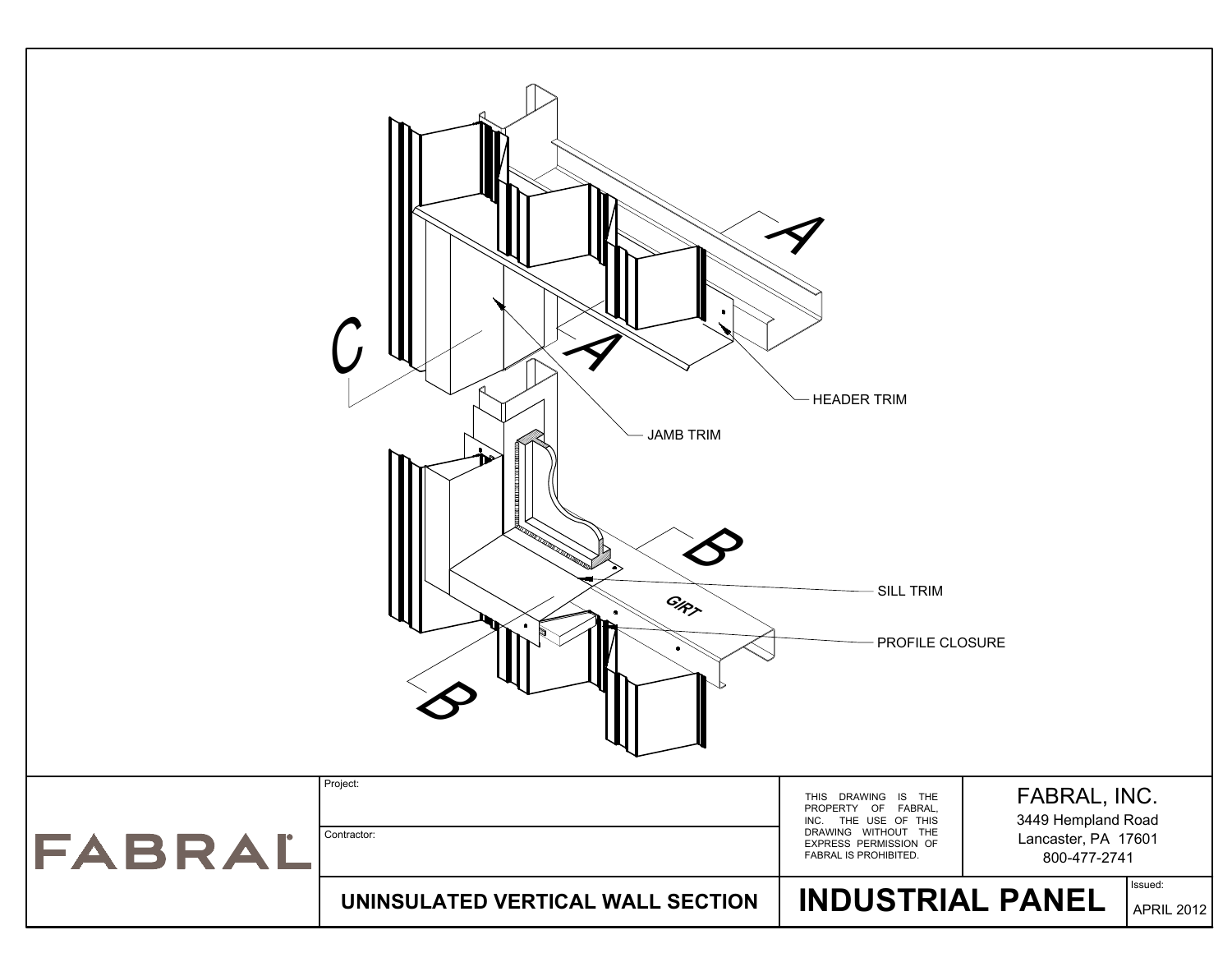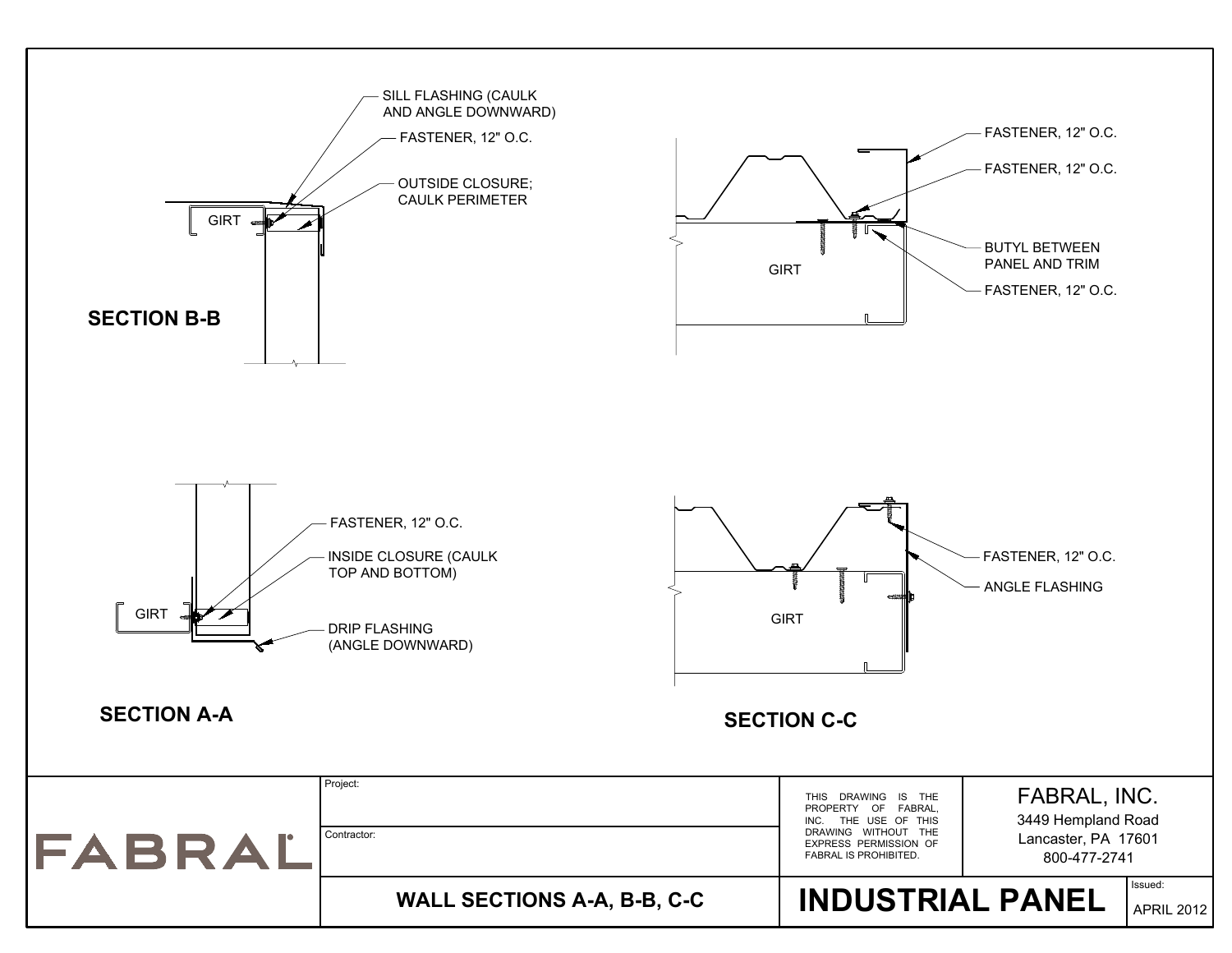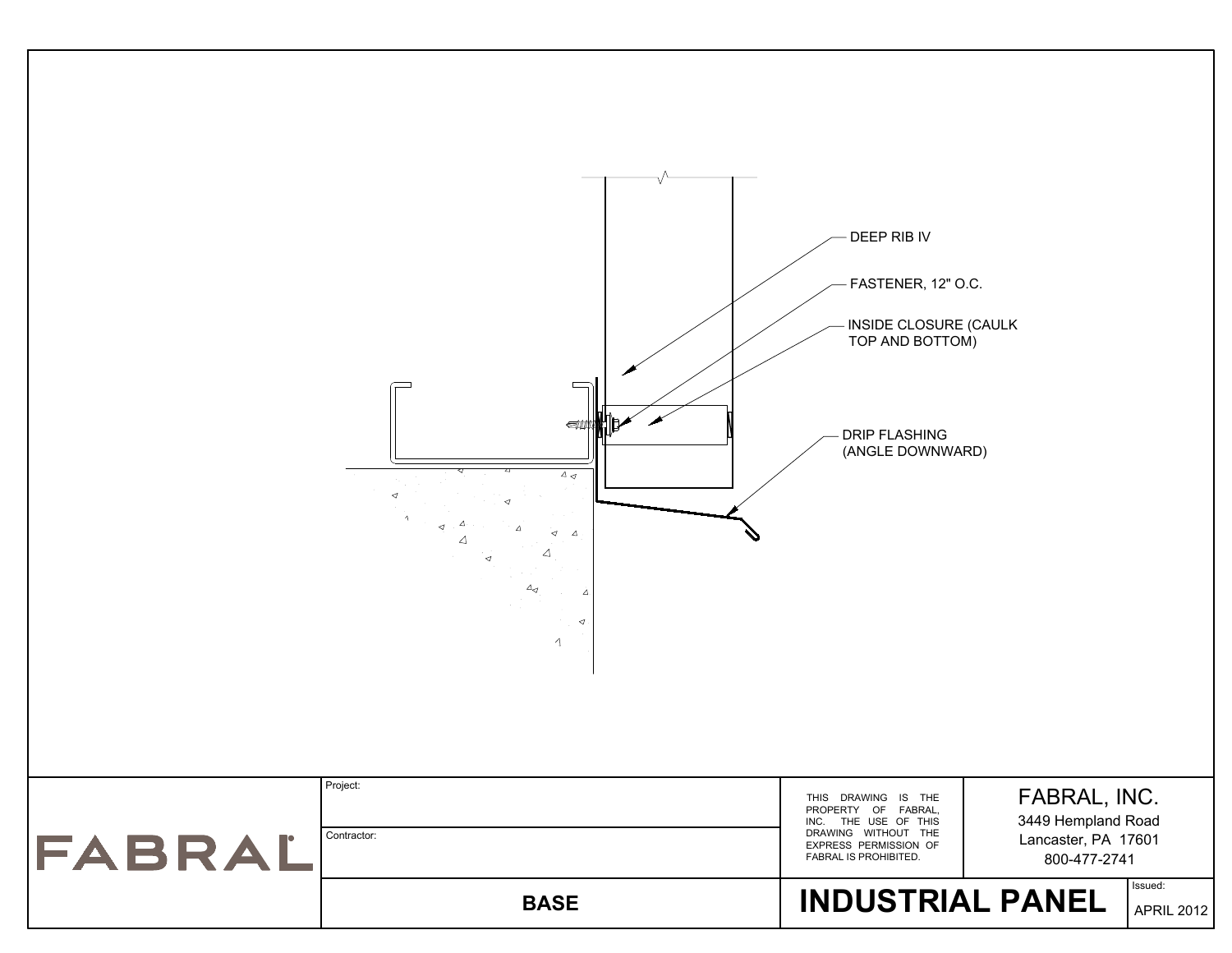| Project:<br>THIS DRAWING IS THE<br>PROPERTY OF FABRAL,<br>INC. THE USE OF THIS<br>DRAWING WITHOUT THE<br>Contractor:<br>FABRAL<br>EXPRESS PERMISSION OF<br>FABRAL IS PROHIBITED. | FABRAL, INC.<br>3449 Hempland Road<br>Lancaster, PA 17601<br>800-477-2741<br>Issued: |                   |
|----------------------------------------------------------------------------------------------------------------------------------------------------------------------------------|--------------------------------------------------------------------------------------|-------------------|
| <b>INDUSTRIAL PANEL</b><br><b>OUTSIDE CORNER WITH VERTICAL PANELS</b>                                                                                                            |                                                                                      | <b>APRIL 2012</b> |

GIRT

7

GIRT

GIRT

 $\mathbb{R}^2$ 

DEEP RIB IV<br>J-CHANNEL<br>FASTENER, 24" O.C.<br>CORNER FLASHING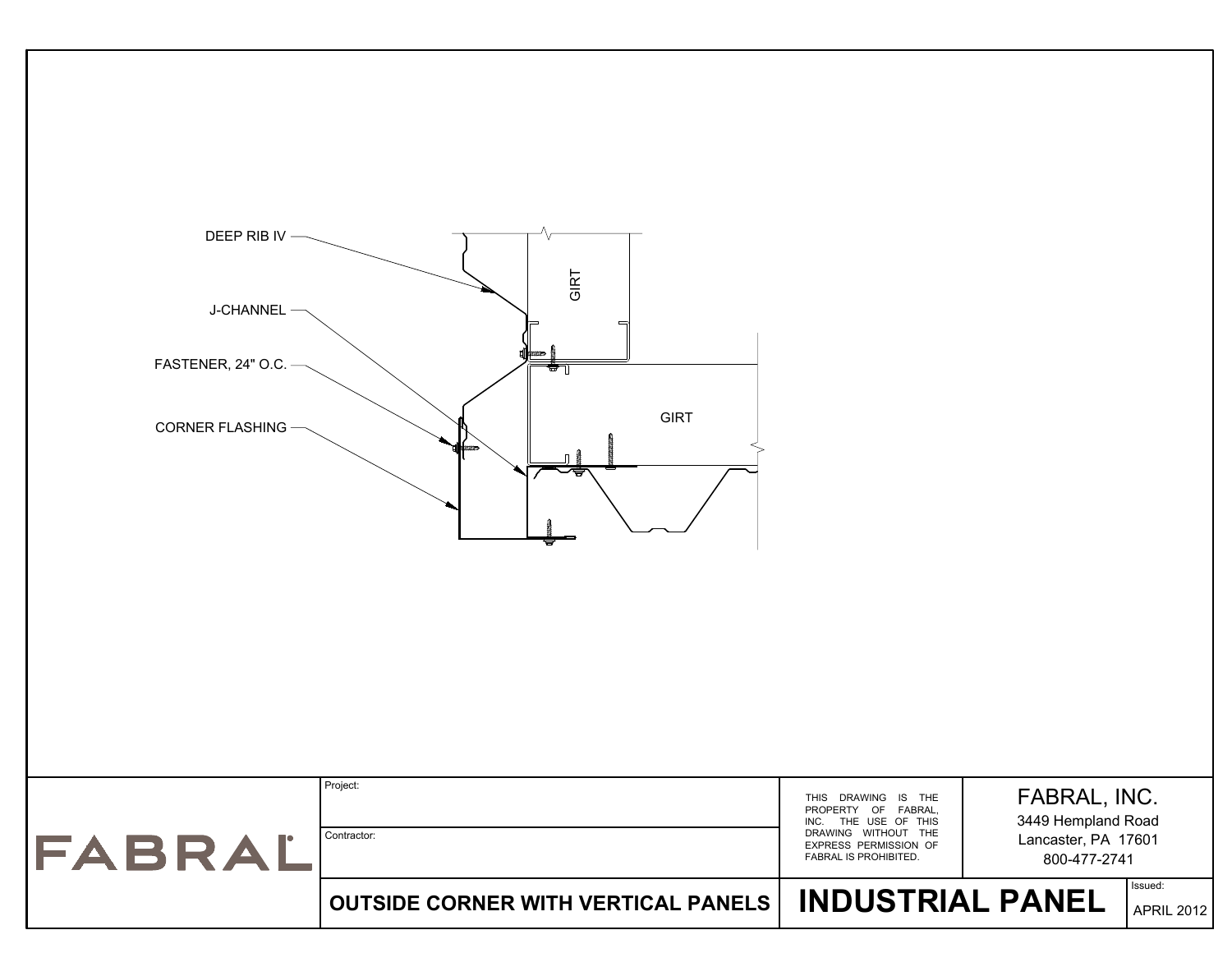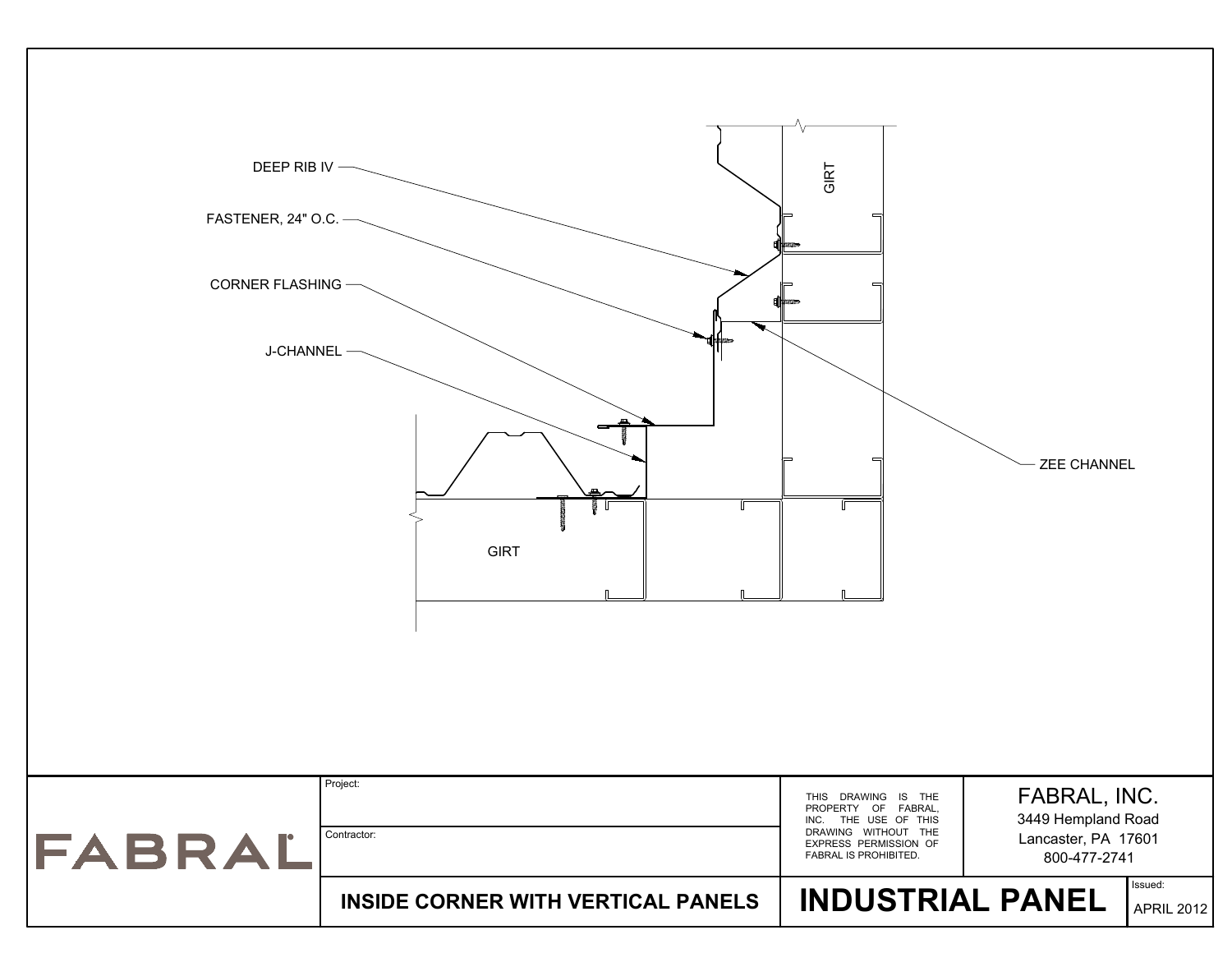